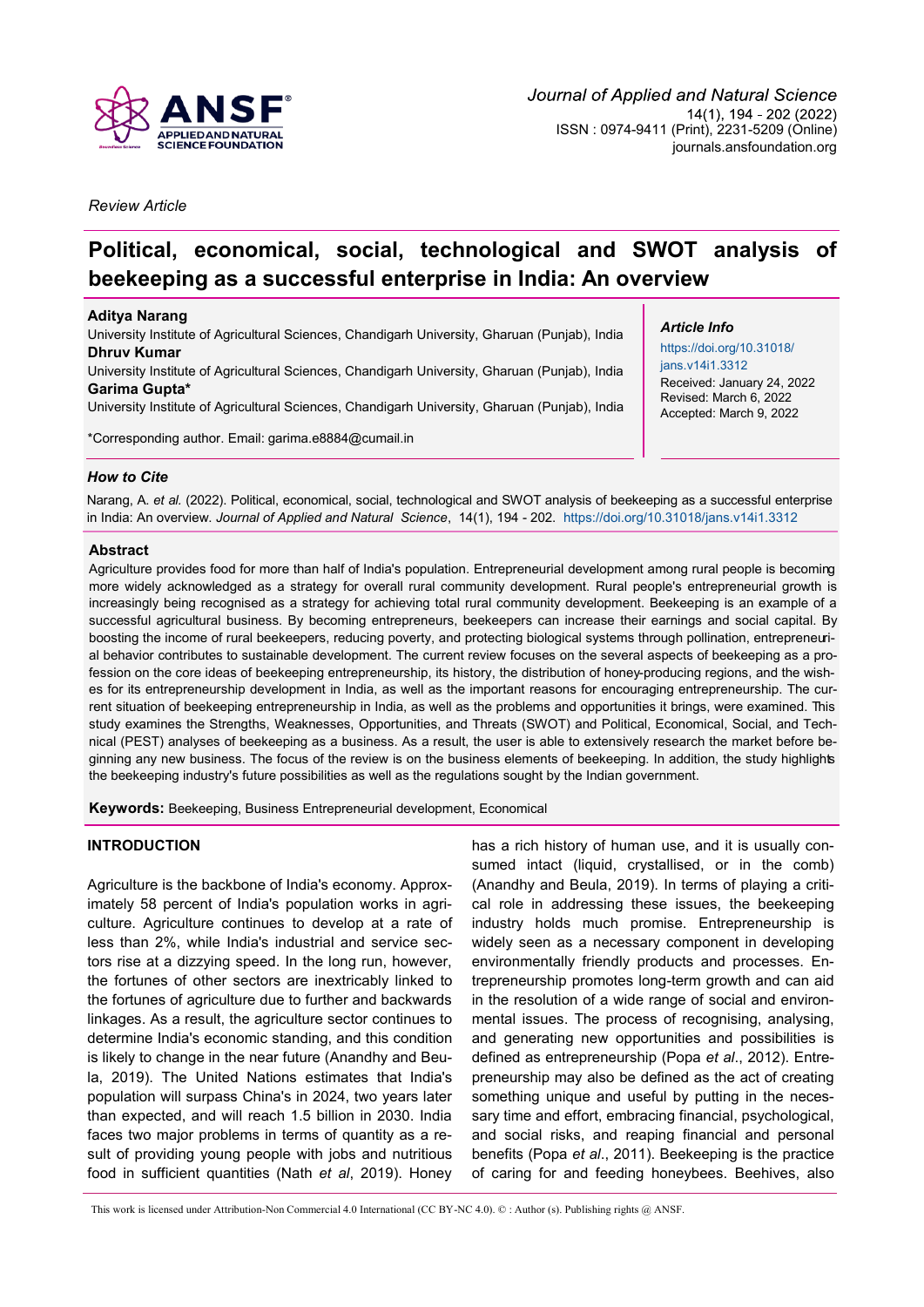known as beehive colonies, are typically found in manmade structures. According to 'India's National Commission' on agriculture, at least 200 million honeybee colonies are needed to pollinate and enhance the productivity of 12 major self-sterile crops that require insect pollination. There will be 215 lakh jobs created, and 10 million tons of honey will be produced (Nath *et al*., 2019). Beekeeping is an enticing, lucrative, and intriguing rural agri-horticulture business. It does not require cutting-edge technology, a large financial investment, or vast infrastructure. It is effective as an allied activity in an integrated agricultural system for boosting the farming community's economy. A beekeeper keeps bees to harvest honey and other hive products, fertilise crops, or breed bees for sale to other beekeepers. Beekeeping has several advantages, including providing self-employment to rural and forestbased populations, the production of honey, pollen, beeswax, venom, and royal jelly, providing employment to rural educated youths in the collection, processing, and marketing of bee products, and it is most important in the cross-pollination of various agricultural and horticultural crops, thereby improving their quality. The objective of this study is to perform a SWOT (strengths, weaknesses, opportunities, and threats) analysis and a PEST (political, economical, social, and technical) analysis of beekeeping as entrepreneurship. This is good because it lets the person who is starting a new business study the market very carefully before they start. The review focuses on the business elements of beekeeping. The analysis also emphasises the industry's future prospects and the Indian government's regulatory priorities.

#### **Indian history and current scenario**

Honey has been known to Indians since the prehistoric age, and it is said to be the first sugary thing they tasted. Anthropologists have discovered evidence of this in the form of paintings created by them in caves (Jaiswal and Shaymrao, 2019). Honey is also mentioned in the Rigveda, Upanishads, Bhagavad Gita, and Ramayana, among other important Hindu literature. Although Indians had known honey and honeybees for centuries, the methods of extracting honey and culturing bees were very out of date when compared to beekeeping in the modern world. There was no advancement in apiculture until the Elizabethian era, and the start of modern beekeeping was first successfully marked in 1851 with the introduction of the principle of bee space by L. L Langstroth and the invention of the honey extractor by AD Major Von Hruska in 1865, as this served as a trigger to bring a revolution in the field of beekeeping (Ghosh, 1994). In India, efforts to start modern bee farming began in the late 1800s but gained attraction after the Royal Commission on Agriculture recommended the development of cottage businesses in 1928 (Rahman,

2017). In 1962, Nagrota Bagwan became the first place in the world to effectively raise a European honeybee (*A. mellifera*) capable of producing more honey than the indigenous honeybee (Himachal Pradesh). *A. mellifera*, *A. cerana*, *A. dorsata*, and *A. florea* are the four honeybee species currently used in India for honey production. At present, India stands  $8<sup>th</sup>$  with approximately 1,20,000 MT of total honey production annually (PIB Delhi, 2022), and at present, there are more than 2,50,000 farmers in India practicing beekeeping (Srivastava, 2019). Figure 1 represents the honey production data in India from 1961 to 2019. Between 1961 and 2019, India's honey output climbed by almost 236 percent. Between 1961 and 1981, there was a dramatic growth of 25000 tonnes in honey output, which also speaks to market demand for honey and other bee products. It was also around this time that the highyielding European honey bee, *Apis mellifera*, was successfully introduced for the first time in India [\(www.fao.org\)](http://www.fao.org).

#### **Status of beekeeping in different regions of India**

India produced 1.05 lakh metric tons of honey in fiscal years 2017-2018. India is known for producing the world's healthiest and most delicious honey. In China, there are approximately 35 lakh bee colonies. According to surveys, India sells 50 percent of its total honey production to international markets. Over 61 percent of India's total honey production is produced in West Bengal, Uttar Pradesh, Punjab, and Bihar, to name a few. In 1938-39, Beekeepers of India organised themselves and founded the 'All India Beekeepers Association'. Afterwards, the Indian Council of Agricultural Research (ICAR) established the first Beekeeping Research Station in Punjab in 1945 and 6 years later at Coimbatore in Tamil Nadu. During 2020-21, India exported 59,999 metric tonnes (MT) of natural honey worth Rs. 716 crore (US \$96.77 million), with the United States accounting for the lion's share at 44,881 MT (PIB Delhi, 2022). West Bengal is one of the country's top honeyproducing states. The two states in India that produce the most honey are West Bengal and Punjab. Punjab does not come in second place in honey production, but it is on par with West Bengal. Compared to the previous year, all of the major states aim to hire 215 lakh workers to produce 10 metric tons of honey. The statistics of the few states that contribute to honey production are listed below (https://theindianblog.in/top-10 states-india/top-10-honey-producing-states-in-india/). In regard to manufacturing facilities set up in states, Maharashtra has the most and is the market leader. Tamil Nadu, Karnataka, Punjab, and Rajasthan are some of the other significant states. Punjab has a surplus of wheat, rice, honey, and flowers for export (Economic Survey of Punjab, 2000). During 2019-2020, 15.80 MT of honey was produced in the state under the beekeep-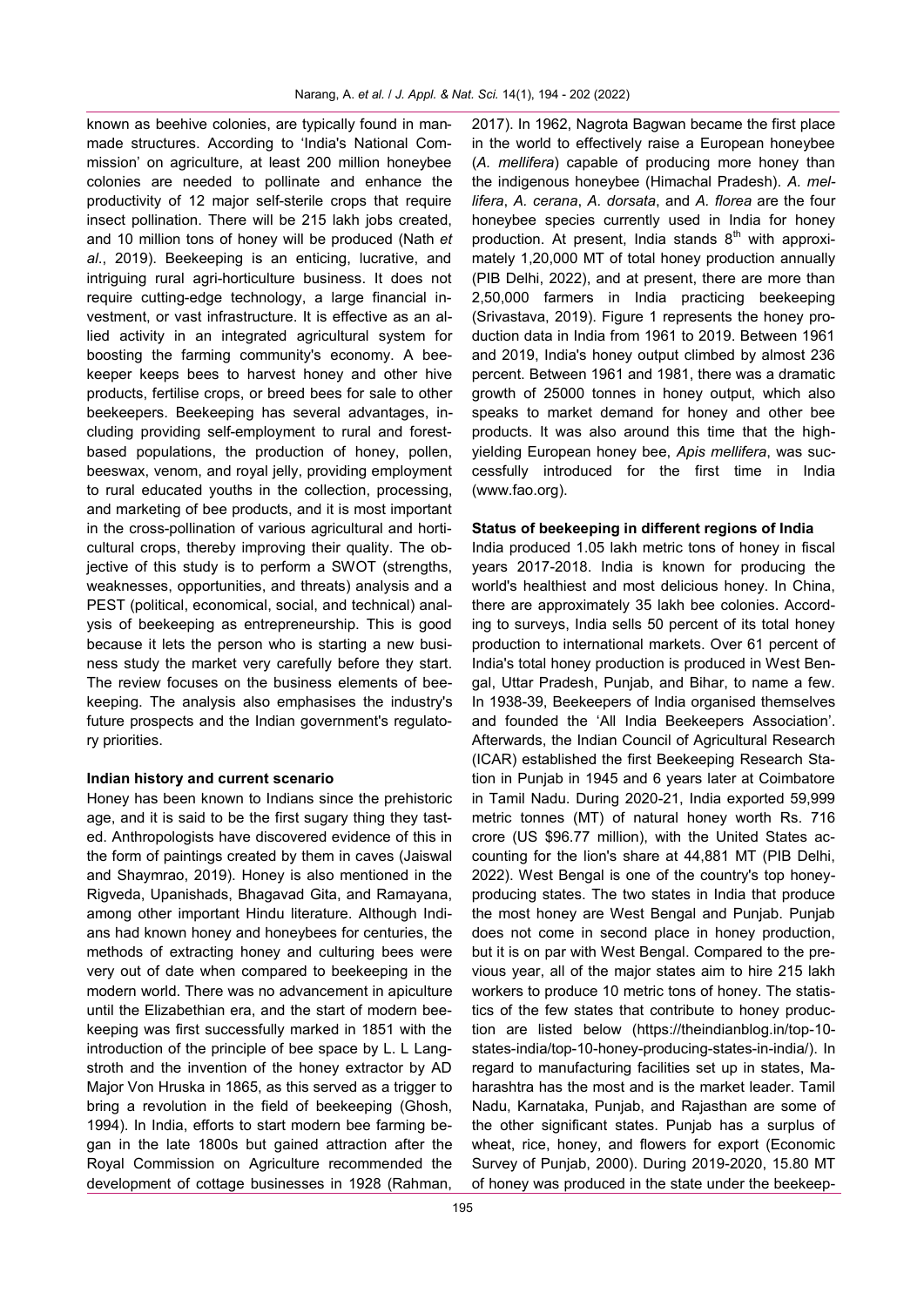

**Fig. 1.** *Honey production in India from 1961 to 2019*

ing programme (IBEF Presentation, 2019-20). Punjab produces 25% of the country's honey, and its 23,000 beekeepers export over 3,000 tonnes of honey worth Rs 15 crore each year to the United States, the United Kingdom, and other European countries, as well as the Middle East. This consignment is part of a 5,500-tonne overall production from 2.5 lakh Italian honeybee colonies. Punjab has 33000 beekeepers. The average honey yield in Punjab is 35 kg per bee colony per year, with a maximum of 80,000 bees (Singh *et al*., 2016). Himachal Pradesh, owing to its varied agro-climate, has a great variety of bee forage sources that provide the basis for the development of the beekeeping industry in the state. Scientists in the horticulture department traced the state's history of beekeeping to 1934, when it first started in Kullu Valley and then in Kangra in 1936. While *A. cerana indica*, the Indian honeybee, was initially reared, *A. mellifera*, an Italian bee, was introduced at Bee Research Station, Nagrota (Kangra) in 1961. Under the Bee keeping programme, 393.01 MT of honey was produced during the year up to 31.12.2020 in the state. Mukhya Mantri Madhu Vikas Yojna' was established to grow high-quality fruit crops and improve production, as well as to increase honey production and other bee products. During fiscal year 2019-20, a fund of 5.00 crore INR was set aside. To date, total grant assistance of 3.03 crore INR has been sanctioned under the FSPF, benefiting approximately 15,387 farmers. Four projects were approved for the 2020-21 fiscal year (through December 31, 2020). These programmes focus on the conservation of indigenous honeybees and the promotion of the honey value chain, as well as integrated farming systems, floral value addition, and climate-resilient vegetable production (Economic survey of Himachal Pradesh, 2020- 2021). Haryana ranks sixth in honey production in the country, with 4,800 MT produced. In 2019-20, the country's honey production is predicted to reach 1 lakh metric tons (MT). According to information, 60% of the honey produced is exported, with a value of Rs 600 crore (Krishi Jagran, 2021). The Govt. started a new central

scheme called the 'National Beekeeping and Honey Mission' in July 2020 to promote honeybee industries. An action plan of ` 41.16 crore was sent to GoI for 2020-21, including one quality control lab for 20 crore (Economic Survey of Haryana, 2020). Tamil Nādu Agricultural University (TNAU) is taking steps to promote beekeeping in Tamil Nadu. Kanyakumari district alone accounts for 70 percent of Tamandu's honey production. This district also receives both the southwest and northeast monsoons, which is ideal for beekeeping (Esakkimuthu and Kameswari, 2017).

Beekeeping is becoming an increasingly exciting profession. It can be done by men, women, adults, and even physically challenged and elderly people from all walks of life (Monga and Manocha, 2011). Interpretation of data from different studies done by Esakkimuthu and Kameswari (2017), Verma *et al* (2018), and Singh *et al* (2021) in Tamil Nādu, Rajasthan, and Haryana are represented in Figs. 2, 3, and 4. Figure 2 shows that in all three states, most of those working in this profession are young people of ages ranging from 18 to >50 years. People beyond the age of 50 might be seen actively working in the state of Tamil Nādu. According to Figure 3, 197 of the 213 farmers in Tamil Nadu have marginal land, 15 have tiny land, and just one has semimedium land. Farmers in Rajasthan, on the other hand, have sought small and medium-sized tracts of land for this endeavor. The majority of farmers in Haryana work on marginal land, but medium- and small-scale farmers also contribute significantly. According to Figure 4, 183 beekeepers in Tamil Nādu earn less than Rs. 50,000 per year, 28 earn between Rs. 50,000 and Rs. 1,00,000 per year, and just two make more than Rs. 1,00,000 per year. In Rajasthan, 9 beekeepers earned a low level of income (less than Rs. 50,000 per annum), 6 earned a medium level of income (Rs. 50,000- 1,00,000 per annum), and 3 earned a high level of income (Rs. 1,00,000 and above per annum). In Haryana, 71 beekeepers have low income, 42 have medium income, and 6 have high income. In all of the states surveyed, the majority of farmers earn low wages, which could be because they are mostly small and marginal farmers.

#### **Political analysis of apiculture**

The Government of India has always shown a positive attitude towards developing apiculture in India, be it before independence through the recommendation of the Royal Commission on Agriculture for developing cottage industries or after independence. A number of institutes and schemes have been set up and launched by the Government of India to promote beekeeping in the country, and some of them are stated as follows. (i) The Khadi and Village Industries Commission (KVIC) set up in 1957 is making tremendous efforts in the development and promotion of khadi and village indus-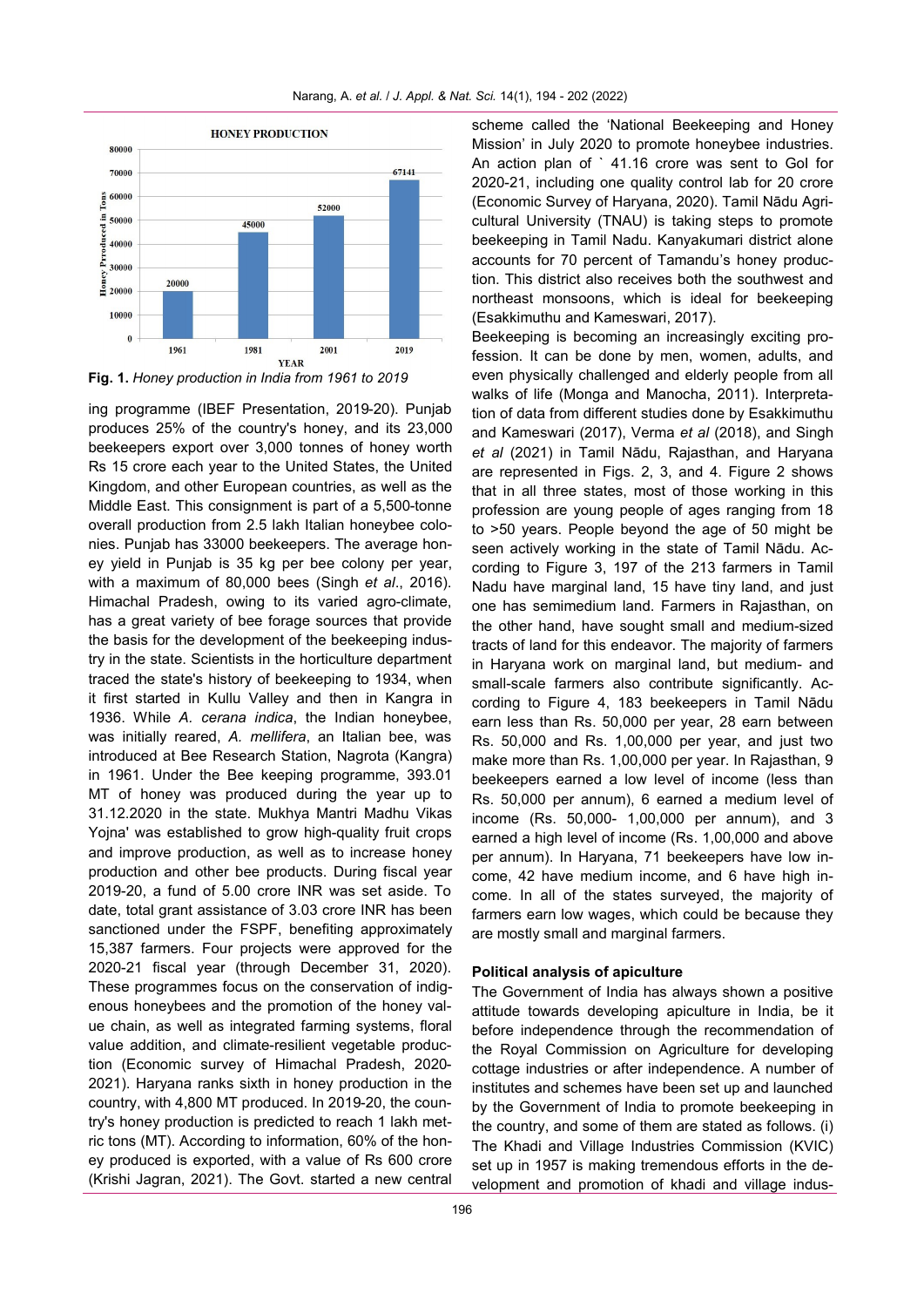

**Fig. 2.** *Involvement of people of all ages in beekeeping in three Indian states*

tries, including beekeeping, with the aim of uplifting the socioeconomic condition of people in rural and underdeveloped areas of the country. ii) The Central Bee Research and Training Institute (CBRTI) was set up in 1962 under the KVIC just to focus on the beekeeping sector. Here are some of the activities undertaken by CRBTI in the related field. It has designed 15 different training modules ranging from 2 hours to 6 months to conduct training programs for budding beekeepers. It studies bee biology and ethology to promote the culture of wild bees such as rock bees and dwarf bees. The institute studies the effect of bees on various crops when cultured in proximity with them [\(www.kvic.gov.in/\).](http://www.kvic.gov.in/) iii) The Tribal Cooperative Marketing Development Federation of India Ltd. (TRIFED), founded in 1984, is helping tribal people by imparting them knowledge related to beekeeping. The periodic trainings are conducted to keep beekeepers updated regarding the new technology with a motive to seed interest in those who are unemployed and are looking for employment opportunities (Agrawal, 2014). iv) The

National Bee Board established in the year 2000 has the responsibility to disseminate scientific knowledge regarding beekeeping to practitioners by conducting periodic trainings or through publications such as its magazine "Bee World". It also has the duty to keep a record of active beekeepers in various regions of the country (nbb.gov.in; Srivastava, 2019).

There are different schemes launched by the government to aid the beekeepers financially, hence promoting beekeeping viz; i) Prime Minister's Employment Generation Programme (PMEGP), this scheme is implemented under KVIC and provides maximum assistance of Rs 25 lakhs in for projects in the manufacturing sector and around Rs 10 lakhs for projects in the service sector. Any individual above 18 years and with a minimum qualification until the  $8<sup>th</sup>$  standard is eligible to apply for the benefits provided by the scheme (Srivastava, 2019). iii) The Mudra Loan Scheme was launched in 2015 by the Honble Prime Minister and aimed to provide financial assistance to micro and small enterprises and aspir young entrepreneurs to build and expand their businesses. The maximum aid provided under the scheme is 10 lakhs and is extended to beneficiaries under 3 categories: Shishu (credit up to 50,000), Kishore (credit from 50,001 to 5 lakh) and Tarun (credit from 5,00,001 to 10 lakhs). (3) Under the program, Nafed will help in setting up FPOs for beekeepers in five states: West Bengal, Bihar, Madhya Pradesh, Uttar Pradesh and Rajasthan (Nafed, 2020).

# **Economic analysis of apiculture**

Honey production yields a net income of Rs 4, 24,168/- (approximately) for stationary beekeeping and Rs 10, 04,800/- (approximately) for migratory beekeeping for 100 bee colonies on the Indian subcontinent (Nath *et al*, 2019). India shipped 633.82 crore rupees of natural honey to the United States, Saudi Arabia, Canada and Qatar in 2019–20 if one is educated on the honey mar-



**Fig. 3.** *Farmers in three Indian states have occupied beekeeping in various land holdings*

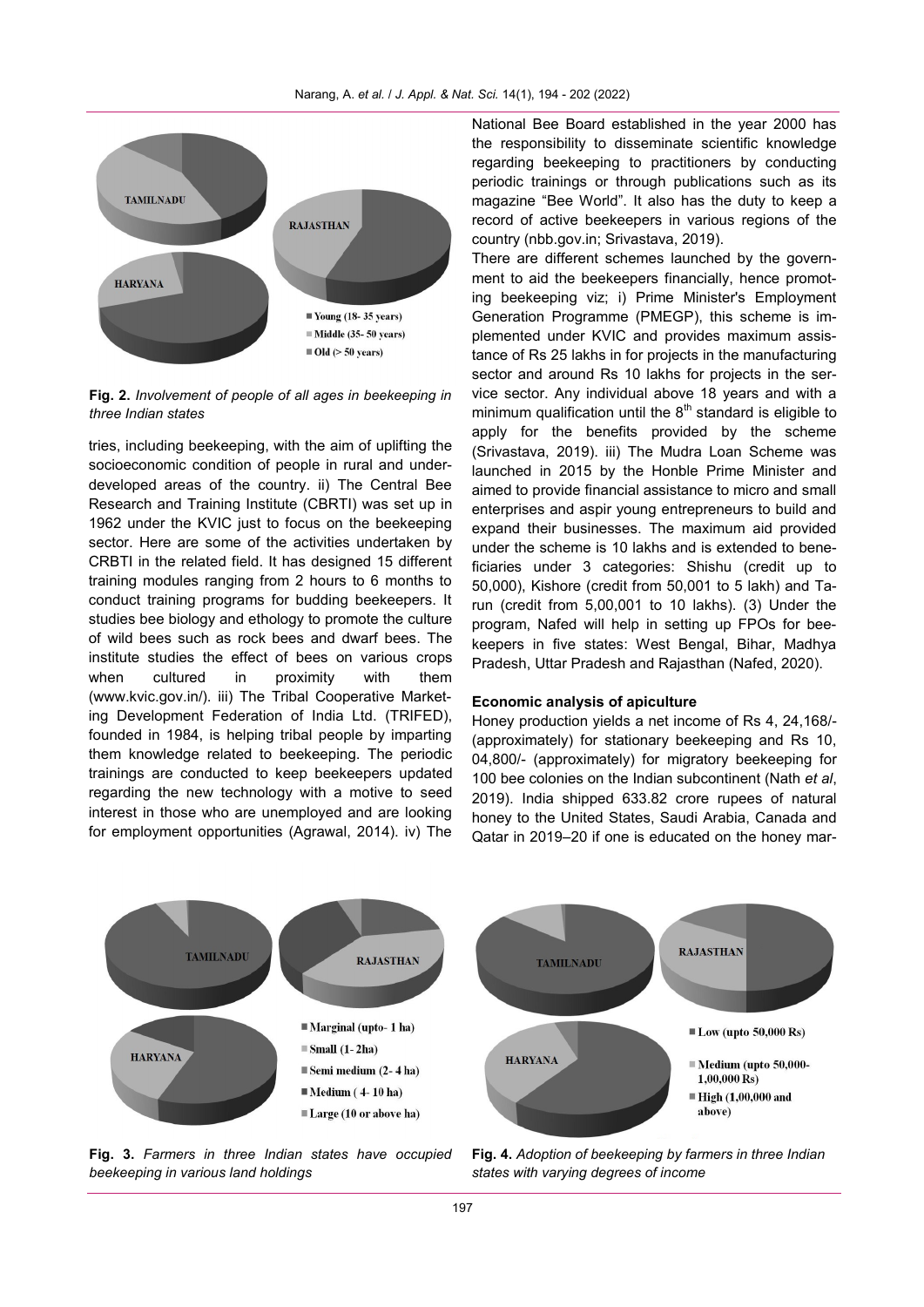ket's size. It is estimated that the Indian honey market will reach Rs 33,128 million by 2024 (https:// www.niti.gov.in/honeyed-shot-arm-aatmanirbharbharat), growing at a CAGR of approximately 12 percent (IMARC report), and that the global honey market, which was expected to be worth US\$8.6 billion in 2020, will grow to US\$11.2 billion (with a CAGR of 3.9%) by 2027 (despite the COVID-19 dilemma) (Research and Markets, 2021).

## **Social analysis of apiculture**

Fig. 5 depicts the societal elements that have a negative impact on beekeeping adoption as an enterprise. Of the sample size taken, 47.6 percent of people prioritise other farm activities over beekeeping, 24.15 percent of people lack family support for adopting beekeeping as entrepreneurship, 8.2 percent of the people are not interested in practising beekeeping, and 44.9 percent of the people from the sample size taken lack land and resources required for practising beekeeping. Singh and Singh, 2019, Singh *et al*, 2021; Asrani *et al*., 2007 have all contributed to this conclusion. Factors that encourage people to start beekeeping businesses are depicted in Figure 6. Research conducted by Singh *et al*. (2021) shows that 96.6% of the sample size shows that adopting bee keeping requires a small amount of initial investment, 92.4% suggests that beekeeping is a less labor-intensive activity, 88.2% suggests that it requires less technical activity, 81.5% experiences a high return on expenditure, 48.7% became self-employed, and 31.1% received an additional source of income. There was no conflict with the major crop, there was no danger to cattle, and it took less time than other agricultural chores to maintain beehives (Jaiswal and Shaymrao, 2019). Beekeeping also does not need any formal schooling (Singh *et al*, 2018).

# **Technological analysis of apiculture**

Below are the technological tools that can help beekeepers keep their bee hives healthy. Modernized technology has made collecting data effective and easier for beekeepers to keep track of their apiaries and bee health [\(https://www.fbfs.com/learning](https://www.fbfs.com/learning-center/5-modern-beekeeping-technologies)-center/5 modern-beekeeping-[technologies\)](https://www.fbfs.com/learning-center/5-modern-beekeeping-technologies).

#### **Hive tracks**

Hive tracks are cloud-based software that helps digitally monitor changes such as population checks, behavioral patterns, brooding patterns and honey reserves in hives. This software can be used by both commercial and noncommercial beekeepers. Through this software, one can also click pictures, map where the bees are foraging and obtain a reminder about feed for bees and their timely inspection.

#### **Thermosolar hive**

Through this patented modernized technological tool, one can protect the hive from pest attacks that would otherwise require chemical treatments. This tool comprises a rooftop solar panel that regulates the hive's internal temperature, which is suitable for bees but is harmful to their pests, such as varroa mites. It is said that the thermosolar energy that is being regulated in the hive promotes colony expansion and honey collection by 75%.

## **Bee smart pollinator gardener**

This application enables one to determine the plants that are friendly to bees. Browsing the plant database by light or soil requirements, bloom time, color or which pollinators they attract in this application makes the beekeeper selection process easier. This application gives free access to gardeners and beekeepers, which enables them to provide better and more forage to their colonies.

### **Flow hive**

It enables beekeepers to harvest honey by turning a lever to start the flow, which means no more opening the hive to extract each frame and disturb your bees. A second-generation design, Flow Hive 2, includes small design tweaks such as a harvesting shelf to hold honey jars.

#### **Buzz box**

This is a smart bee management system that helps beekeepers track anything from a distance apart. It consists of a small sensor called the buzz box mini hive health monitor that works on artificial intelligence (AI). It is attached to one side of the hivebox and thus monitors the sound of the bees, temperature, humidity and pressure inside the bee boxes. It can also detect issues such as missing the queen from the hive, swarming and parasite attack in the colonies. If any issues are detected, alerts are received to the operators via its smartphone application.

#### **Products from apiculture**

Honey, beeswax, bee venom, royal jelly, and propolis are the major products of this industry. Honey is a sugary substance made by bees and other kinds of insects. It is mainly used as a dietary product when used as a sweetener; it possesses appealing chemical qualities for baking and a distinct flavour. Honey is mostly composed of carbohydrates, but it also contains small amounts of acids, minerals, vitamins, enzymes, and antibacterial compounds. Honey is mainly classified according to the source from which bees extract their sweet liquid, whether it is from a flower or not and if it is from a flower, then which kind of flower, etc. (Rahman,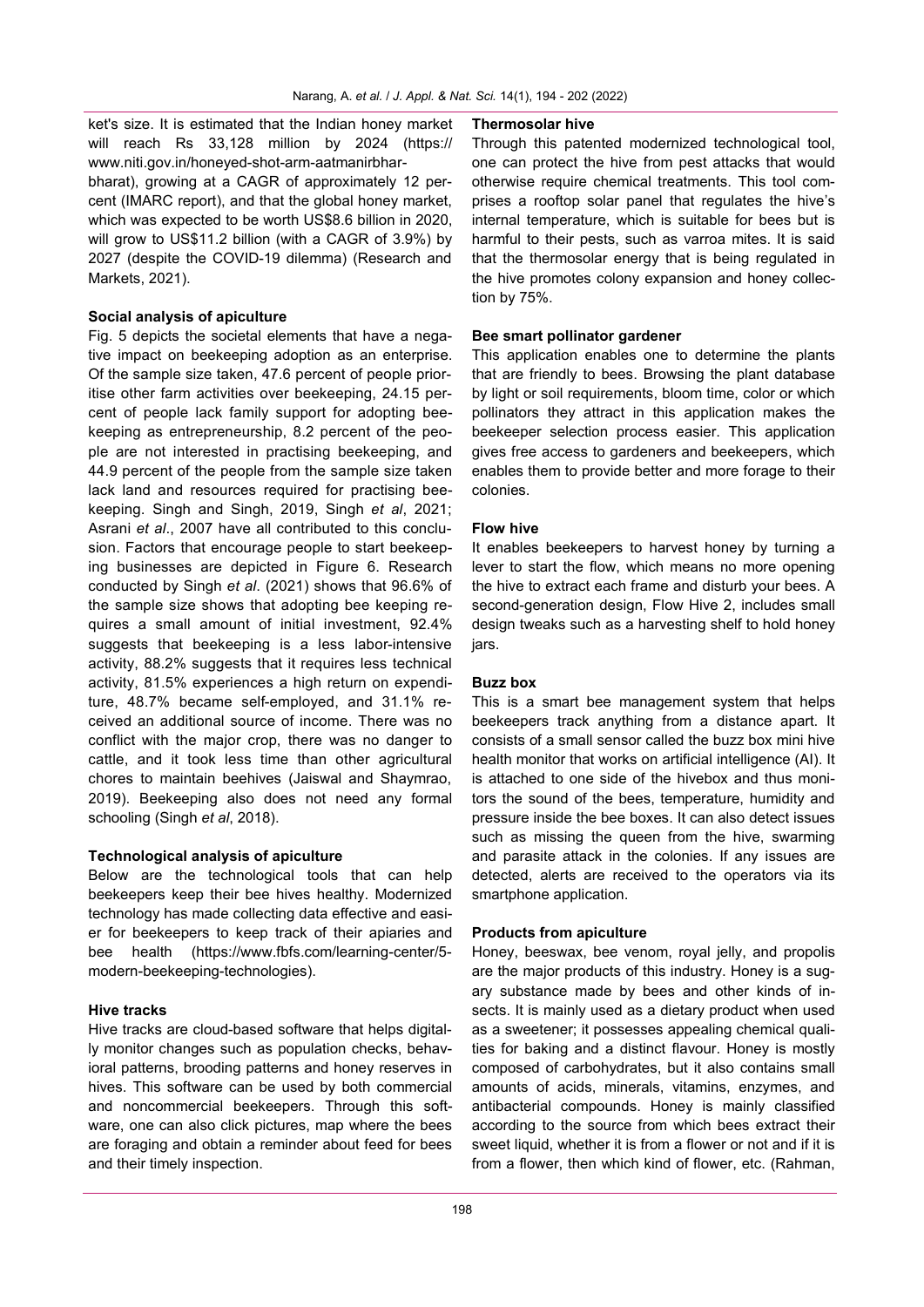



**Fig. 5.** *Social factors negatively affect beekeeping adoption as entrepreneurship*

2017). The type of honey also varies according to the species of honey bee used for preparing it. One kilogram of honey usually fetches approximately 350 INR and can even go up high based on its kind and demand in the market [\(https://www.amazon.in/Honey/b?](https://www.amazon.in/Honey/b?ie=UTF8&node=4860158031) [ie=UTF8&node=4860158031\).](https://www.amazon.in/Honey/b?ie=UTF8&node=4860158031) Bee wax is generated naturally by honey bees of the genus *Apis* with the help of the wax-producing gland present in their abdominal region. Being natural and nontoxic, it has its functions in many areas, such as in cosmetics, pharmaceuticals, and the perfume business (Nath *et al*., 2019). The cost of 100 g of bee wax is approximately 200 INR and can increase according to the quality. Bee venom costs approximately 10000 to 12000 INR per gm in the market (Indian express, 2014). It is basically a kind of poison stored in the poison sac of worker bees to help them protect their hive and food stores. Due to its various medical advantages, it serves as a great product for mankind as well (Nath *et al*., 2019). Royal jelly is basically a kind of dish secreted by the hypopharyngeal glands of the nurse bee served to larvae and to the adult queen for their proper growth and development. It exhibits various pharmacological properties, such as antitumour and antioxidative anti-fatigue properties (Srivastava, 2019). Thirty capsules of approximately 1000 mg of royal jelly extract can cost approximately 1411 INR on the market. Propolis is a sticky substance produced when honey bees mix saliva and bee wax with the emission of trees and other botanical sources (Nath *et al*, 2019), and 1 kg of propolis costs approximately 4000 Rs [\(https://www.amazon.in/Honey/b?](https://www.amazon.in/Honey/b?ie=UTF8&node=4860158031) [ie=UTF8&node=4860158031\).](https://www.amazon.in/Honey/b?ie=UTF8&node=4860158031)

### **SWOT analysis of apiculture**

Conducting a SWOT analysis is key to identifying strengths, weaknesses, opportunities, and threats, which further helps to better understand the pros and

**Fig. 6.** *Social factors that positively affect beekeeping adoption as entrepreneurship*

intensive

cons of a particular business (Figure 7). The strengths, limitations, possibilities, and dangers in the field of beekeeping were examined in this study. SWOT analyses would help to improve weaknesses and mitigate threats found in beekeeping.

# **STRENGTHS**

The inexpensive initial investment required to start bee keeping is one of the crucial factors that motivates farmers to adopt it (Singh *et al*., 2021). The land area required for beekeeping is extremely limited; hence, farmers with no or limited land mass can also undertake this activity, as the apiaries are preserved on the boundaries rather than in cultivable areas, there is no agriculture and they are wasted as well (Agrawal, 2014). As stated above, this sector currently employs 2,50,000 farmers, making it an outstanding source of work for the unemployed in rural areas. Beekeeping includes fewer technicalities than other agricultural fields (Singh *et al.*, 2021), which reduces the training period to a great extent. After completion of training, processing of honey can be carried out on a small scale with basic equipment by the keepers. Bees are excellent pollinators and take up beekeeping, and some crop yields can be increased by up to 200 percent in adjacent areas (Agrawal, 2014). The Indian government has launched many schemes to help people undertake beekeeping, some of which have already been stated in the political analysis of PEST analysis, and training programmes are being launched periodically by government institutes such as that KVK to help people undertake the activity (Verma *et al.*, 2018). Interestingly, adopting bee keeping would also help you to take care of your health, as both consuming honey regularly and bee stings have proven to be highly beneficial for health (Ghosh, 1994).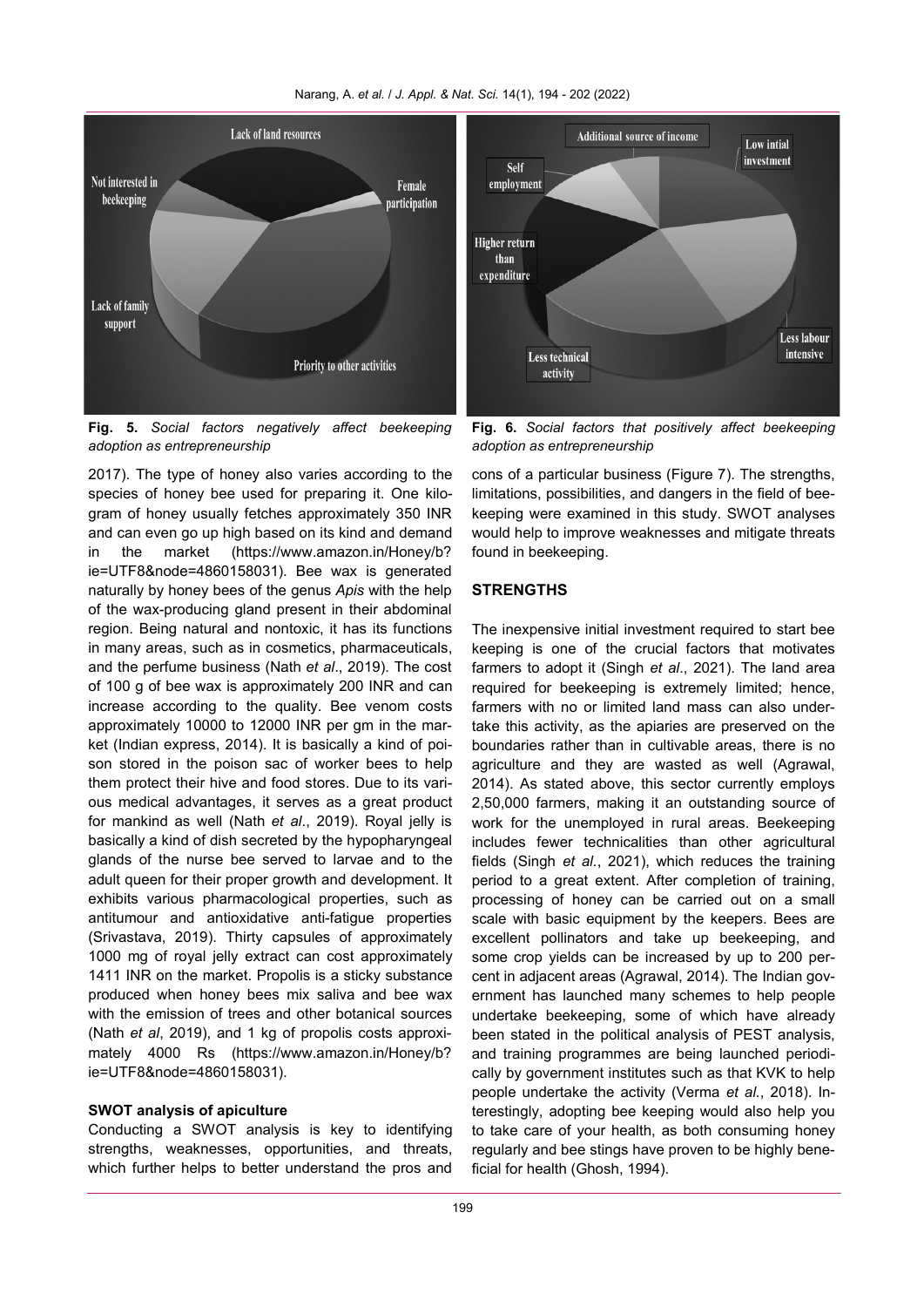#### **WEAKNESS**

#### **Skilled labor and equipment**

There are many people who are unable to establish a beekeeping business because of a scarcity of skilled workers and high-quality equipment (Singh *et al*., 2021). *Quality testing facilities*: In India, beekeepers and packers do not have easy access to quality testing facilities, and any infrastructure for disease surveillance is also absent in India, which makes it difficult for India honey to be accepted by the European market (Agrawal, 2014). *Absence of assembled marketing structure*: Due to a lack of marketing facilities and transportation choices, beekeepers must rely on intermediaries to sell their produce on the market, incurring significant losses (Nath *et al.*, 2019). *Lack of genuine pricing*: The price of apicultural products varies from time to time; it is neither stable nor constant, and the presence of middlemen in the chain acts as a cherry on the cake, as this makes farmers sell their produce at very low prices to middlemen, who in turn sell the same product at a very high rate in the market, earning huge benefits (Nath *et al*., 2019). *Bee doctors*: Although it is simple to train it to tame bees and harvest honey, it is more difficult to instruct all beekeepers on bee diseases. Because bee doctors are not present everywhere for prevention or treatment, an epidemic can quickly wipe out the whole bee population. *Bee flora*: There is very limited information about the flora available to feed bees for honey production, as feeding harmful flora to bees may fetch beekeepers with honey that may prove harmful to health (Ghosh, 1994).

# **OPPORTUNITIES**

The following discussion has been concluded from the research done by Agrawal (2014). The honey industry in India can become a major foreign exchange earner sector if international market standards are met. Beekeeping is an age-old tradition in India and is considered a no-investment profit-giving venture in most regions. Recently, it has been observed that it can grow as a prime agri-horticultural and forest-based industry. As it is a lucrative business, employment can be generated through it. The informal sector has provided approximately 70% of the honey and bee wax market in India. With modern techniques for collection, storage, beekeeping equipment, honey processing plants and bottling technologies, Indian honey has become a good product for export markets. To increase foreign trade, Indian honey, which is a good product in the international market, needs to be examined for suitable export strategies. These include using more advanced technology at the commercial level for collecting and processing honey, strictly adhering to international market quality standards, recognising beekeeping as an agroindustry, and raising concerns about Indian honey quality in the international market. Beekeeping may be combined with aquaponics in a variety of ways (Augustin *et al*., 2020). Additionally, the world market commands approximately one million tons of honey, which generates a chance for India to raise its export share from 7,000 tons to three lakh tons. Farmers with fewer financial resources or managerial backgrounds could practice small enterprises, which would help boost the entrepreneurial base in the country and thus enhance their income. Agro-based industries provide an excellent opportunity to farmers for local entrepreneurship and employment generation, thus improving their socioeconomic conditions and adopting bee keeping, as entrepreneurship enhances increased honey production, pollination and thus employment (Fuad *et al*., 2019). The apiculture market is estimated to register a CAGR of 4.3% during the period 2020–25, with

![](_page_6_Figure_6.jpeg)

![](_page_6_Figure_7.jpeg)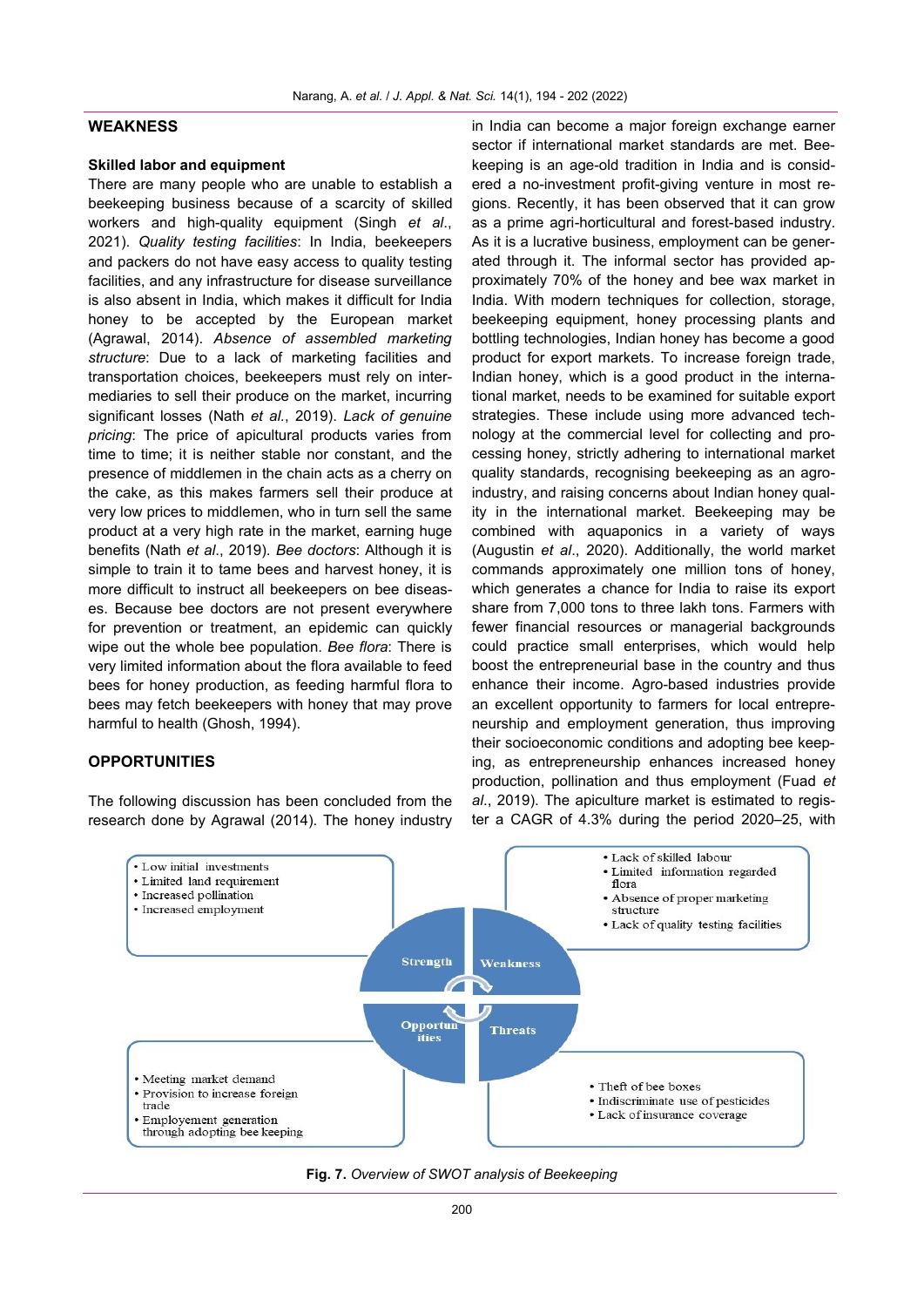Asia–Pacific as the dominant producer (https:// www.niti.gov.in/honeyed-shot-arm-aatmanirbhar-bharat).

## **THREATS**

Among different threats, theft of bee boxes was reported as the major problem in bee keeping, as these boxes are kept in open space and keeping an eye on them all the time is not possible. Not only boxes but also the expensive tools and equipment that are being used are theft. Another problem that beekeepers are facing is a lack of Insurance Coverage. No insurance coverage to beekeepers for their bee boxes and tools used. Additionally, the bee keepers are not aware of the currently working policies for bee keeping. Demanding new policies and insurance cover for their boxes and equipment for security and financial backbone is of prior concern otherwise, which would prevent them from adopting bee keeping. Beekeepers are facing problems in the migration of honey bee colonies: moving bee boxes to different places might help bee keepers increase honey production, as new places have different flora, which would help bees produce more but beekeepers face heavy transportation charges for moving their bee boxes to different places. Additionally, bees die while transporting, which results in their colony destruction. Additionally, the police ask them for bribes while transporting. All these factors eventually demotivate bee keepers. The overuse of pesticides and fertilisers on farms is causing the population of bees to decline (Bonmatin *et al*., 2015; Doublet *et al*., 2015; Chaudhary *et al*., 2021). Mobile tower radiation is harmful: We learned through our exchanges with farmers that the number of bee colonies has decreased in recent years. One reason, in particular, an increase in the number of mobile towers in and around their location, is one of the factors contributing to the decline in bee population. Bees are distracted by mobile tower radiation, which leads to the loss of bee species. According to research, the "navigational skills" of worker bees that go out to collect nectar from flowers to support bee colonies are harmed by electromagnetic radiation from mobile towers and cell phones (Santhosh Kumar, 2018). Adopters were found to lack knowledge regarding government assistance for beekeeping, such as the national bee board, which is supported by the Ministry of Agriculture, Government of India (Gupta *et al*., 2015). In addition, beekeepers are not registering with the bee board. This would make it easier for them to move bee boxes over long distances. They can also receive training in beekeeping. SWOT analyses thus conducted would help to improve weaknesses and mitigate threats found in beekeeping.

## **Conclusion**

Beekeeping is a growing field in agriculture that is

worth investing in since it has high-profit margins and requires little monetary input. Anyone may perform it, regardless of age, prior knowledge, or land availability. This industry offers a wide range of products, and the statistics stated only point to an increase in global demand for bee products in the near future. The Indian government has also been supportive of apiculture, offering financial and other assistance to beekeepers, as seen in PEST analysis. From the SWOT analysis, it can be inferred that the strengths and opportunities of bee keeping stand unequivocally on the higher side than the weaknesses and threats, making it one of the most susceptible enterprises for agripreneuers. India's beekeeping sector currently employs 2,50,000 farmers, making it an outstanding source of work for the unemployed in rural areas. Adopting bee keeping would also help you to take care of your health, as consuming honey regularly and bee stings have proven to be highly beneficial for health. The honey industry in India can become a major foreign exchange earner sector if international market standards are met. As it is a lucrative business, employment can be generated through it. With modern techniques for collection, storage, beekeeping equipment, honey processing plants and bottling technologies, Indian honey has become a good product for export markets.

#### **Conflict of interest**

The authors declare that they have no conflict of interest.

#### **REFERENCES**

- 1. Agrawal, T. J. (2014). Beekeeping industry in India: Future potential, *International Journal of Research in Applied, Natural and Social Sciences*, 2(7), 133-40
- 2. Anandhy, A. & Beula, K. (2019). A Study on Prospects and Potential of Beekeeping Entrepreneurship Development in India, *Kamaraj Journal of Academic Research*, 28 (4), 411-424.
- 3. Asrani, S., Kaushik, S., Sharma, S. K. & Kaushik, H. D., (2007). Prospects of beekeeping in Haryana: Perceived needs, constraints and enablers, *Journal of Dairying, Foods and Home Sciences*, 26(1), 48-53.
- 4. Augustin, C. L., Muntenita, C., Plenovici, C. P. & Zugravu, G. A. (2020). Environmental risk assessment of intensive beekeeping integrated with aquaponic system, *Journal of Engineering and Science Research*, 4(2), 01-04.
- 5. Bonmatin, J. M., Giorio, C., Girolami, V., Goulson, D., Kreutzweiser, D. P., Krupke, C., *et al*. (2015). Environmental fate and exposure; neonicotinoids and fipronil. *Environ. Sci. Pollut. Res. Int.,* 22, 35–67. doi: 10.1007/ s11356-014-3332-7
- 6. Chaudhary, A., Kumari, S., Kumari, P. & Gupta, G. (2021). Management of pesticides to avoid exposure to bees and other pollinators. *Canadian Journal of Agricultural and Applied Sciences*, 1(1), 9-15. DOI: 10.5281/ zenodo.6037714